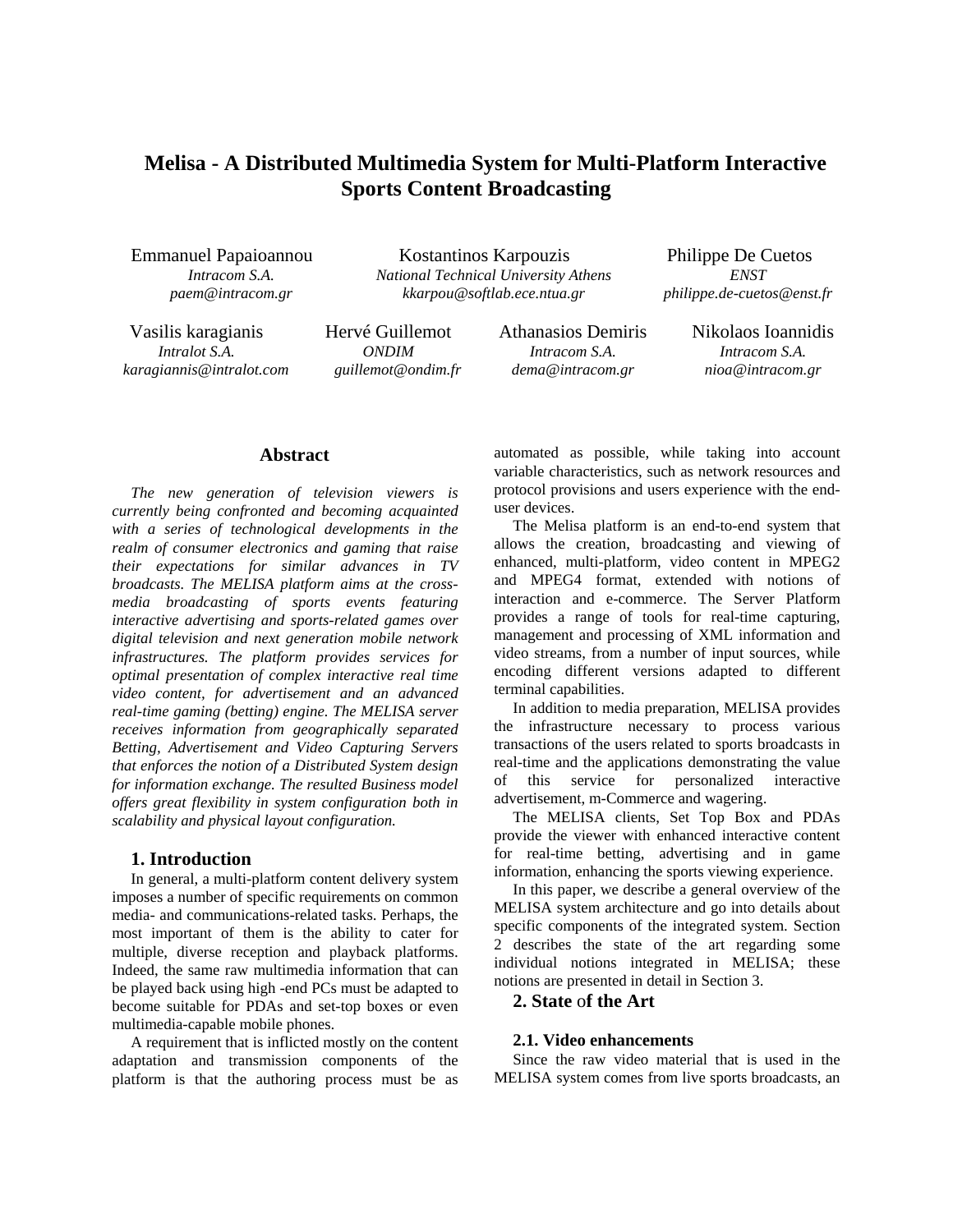important feature that end-users have come to consider as imperative is the provision of visual aids or enhancements. Usually, these enhancements provide numerical or, in general, quantitative information about specific measurements or events, such as the distance of ball placement to the goal line during a free kick, or a coarse indication of the distance during a long jump in athletics, and can go so far as to display a virtual racing track indicating the real-time positions of cars during a racing event. Another important aspect that is more closely related to the business model of such an integrated system is that of virtual advertising, where synthetic boards are placed in specific views of the sports venue, displaying content that can be fitted to suit different occasions or even broadcasters.

A significant number sport coverage enhancement application derives from the technology known under the generic term of Virtual signage. Virtual signage consists in inserting in real-time location into television broadcasts computer-generated objects at a pre-defined physical location ("tied-to-the field"). The insertion is performed so as to give the impression that the object actually exists. The virtual signage technology has been first commercialized for virtual advertising in the perspective to create sponsorship added value. Indeed insertion of virtual advertising allows geographical targeting (different messages according to area of broadcast), timesharing (several advertisers on the same space on a time basis) and enhanced visibility (utilization of new surfaces such as a field, 3D animated advertising).

In order to give the impression that an inserted virtual object actually exists, (i) its position and shape in the video pictures must be adjusted according to the camera position and (ii) if a real object travels in front of a section of the virtual object, this section must be occluded. To achieve real-time insertion, each broadcast camera is instrumented with very precise encoders. For every field captured by the camera (i.e. 50 or 60 times per second), these encoders transmit the pan, tilt, zoom and focus positions of the camera. A computer at each camera reads the encoders and transmits these readings to the production truck. A simple 3D model of the field or of the surface where the virtual object is inserted must be conducted. This 3D model together with the camera position data allows at every instant to relate a physical point on the field with a pixel location in the video picture. This mapping tells how the virtual object should be reshaped and where it should be placed in every transmitted picture. Pixels that, according to the calculation, would be in an unobstructed view of a real advertising location are then classified between obstructed and unobstructed. Pixels classified as

obstructed are left unchanged while others are replaced by the color of the virtual object at the corresponding location. This makes the virtual object visible where the space is visible and hidden where the space is obscured, just as a real object would be. This sequence of operations occurs in real-time. Current real-time insertion systems require the cameras to be mounted on tripods.

# **2.2. Object tracking**

Object tracking is of particular interest for sport coverage enhancements since it opens a large set of applications ranging for simple speed measurement to 3D virtual replay. Indeed, related issues are still very much open in the research community; thus, we will concentrate here on provisions and concepts in commercial systems, since they can provide for realtime and dependable data, which is fundamental in live or replay broadcasts.

An interesting application of object tracking is the display of the trajectory of a tennis ball or another small moving object, either superimposed on a video sequence or in a 3D mockup of the sports venue, with the choice of different playback speed or viewing angle. To achieve this, two dedicated non-moving cameras (usually referred to as "pointer cameras") are positioned so as to cover the entire ball trajectory from two sufficiently different angles of view. The cameras take around 16 pictures of the ball along the way. On each picture the ball is automatically tracked and isolated from the background. The ball is then localized in the 3D space through triangulation at each of these 16 instants. Triangulation consists in computing the intersection of the two lines of position (LOP) corresponding to the position of the ball in each of the picture. Indeed each pixel in the camera view corresponds to a single line in the 3D space. The claimed precision is of within one inch. The system operates near real-time and allows the virtual replay of a pitch one second after it occurred.

This concept can be extended to track larger objects, i.e. football players on the field. Systems built on this basis detect the position of every player on the field and build an interactive database that can be consulted at any time. Data such as average speed, player activity, ball possession or field coverage can be readily displayed at any instant of the game, aiming at helping broadcasters and coaches, besides catering for end-users. Besides football, this technique has also been applied to tennis matches, where the environment and object movement are much more controllable. Here, tracking is performed on the basis of video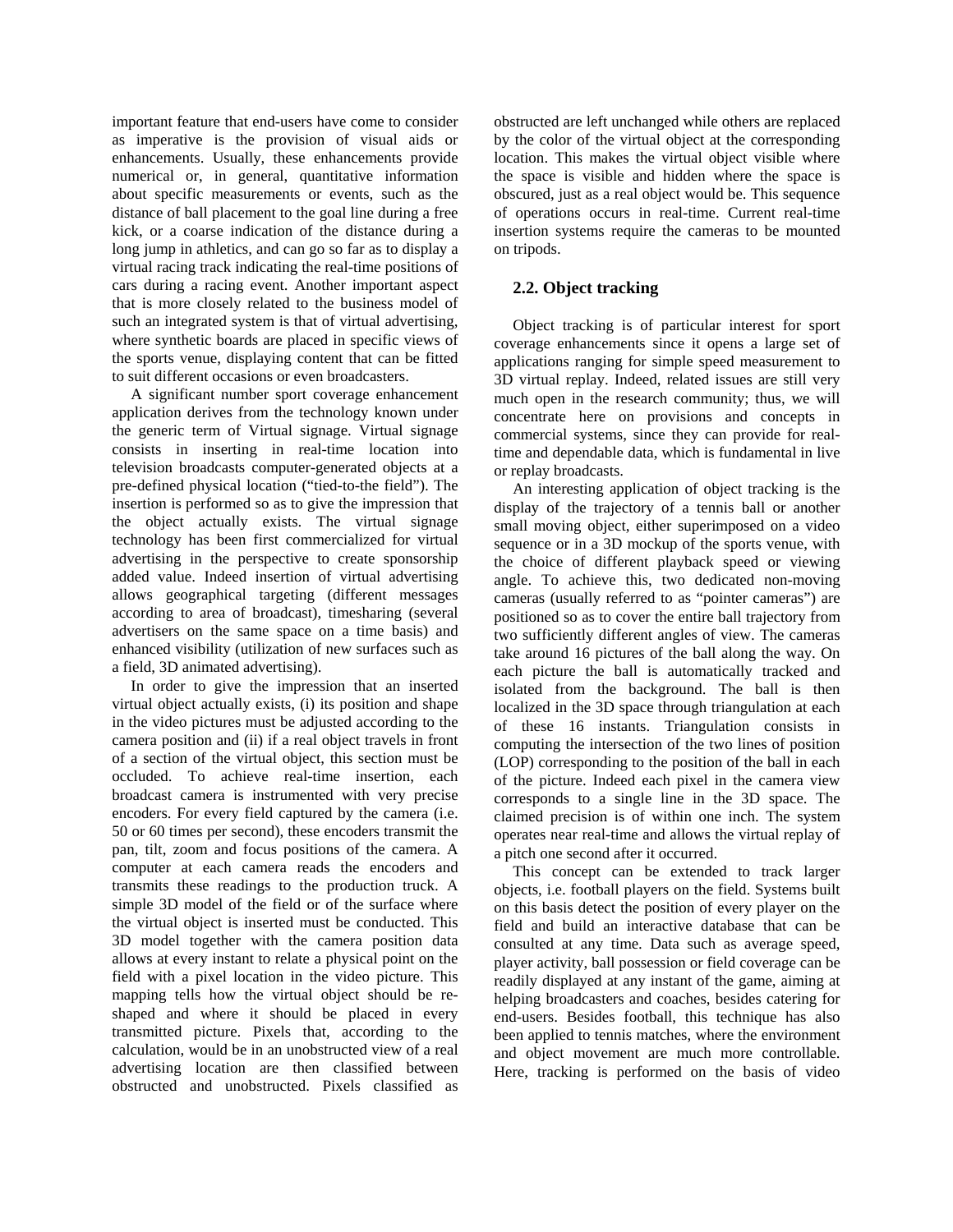streams recorded by 2 to 4 dedicated color cameras. The tracking algorithm first performs foreground/background segmentation by simple difference between successive frames. In the regions classified as foreground, local features are identified and matched across time. The trajectories of local features are then clustered so as to obtain a stable trajectory. This sequence of operation is repeated 20 times per second.

Besides image-based tracking applications, microwave or optical sensors and unobtrusive transmitters can be used to provide an object's or athlete's position over time. Such set-ups can be placed on football players' helmets, to provide their position and speed in the field, on racecars, or even sailing boats, intertwined with GPS data. The advantage of this technology over image-based tracking lies in the precision of the position data, which in turn can be used to derive precise measurement of instantaneous speed and acceleration. In football, for instance it allows you to know the instantaneous speed of a player or to quantify the force of a collision received by a player during an encounter with an opponent. A serious disadvantage of this sensor-based technology is the necessity to equip the object to track with sensors. This requires convincing the responsible sport federation and will not be applicable in the medium-term to track objects such as balls.

### **2.3. Set-top box technology**

The first goal of digital TV has been the technical evolution of the basic existing TV services integrating new technologies. The first applications have been to offer new features like the availability of more channels for the same physical (satellite, cable or terrestrial) bandwidth or the introduction of access control for pay TV and pay per view. Another step currently under way is the integration of basic Internet access and complementary functions for web browsing and electronic commerce. Due to the size of the related market and thanks to many standardization efforts (for example in MPEG, DVB, ATSC or ATVEF, etc.), settop boxes are evolving in terms of capacity and functionality. It is clear that set-top box architectures will strongly be modified in the 2-4 coming years. For example the addition of disk, of home network capability, of general or specialised processing (e.g. stream processing, image processing, supporting Java applications, etc…) go in this direction.

Nowadays, the trend is to integrate most of the blocks around the host processor (except the memory

and the RF reception). The different decoders are realized with dedicated hardware blocks. If we consider for instance the MPEG-2 video decoding process, the IDCT2 block will be used many times per frame and so it must be optimized to reduce the die size of the chip. The best way to optimize this part is to design a dedicated hardware block for this specific data processing. The statement can be made that nothing can be better than a dedicated circuit. This assertion is always true when considering a well identified application such as a simple MPEG-2 decoder with specific video coding on a well-known transmission support. When examining the future of Set-Top Boxes it is not possible to keep the same model. Because of the variety of the possible decoding processes, it is not realistic to design and integrate a complete decoding block for each of them. Another kind of processing management must be used.

In general, the evolution of the digital world leads to a convergence between the PC-world and the TVworld. For instance, Internet access will be available with next generation of TVs and Set-Top Boxes. The evolution of transmission data rates allows providers to propose new kinds of services via the satellite or the telephone line. Regarding interactivity, consumer behavior will probably change with the possibilities provided by MPEG-4, going from a passive position to an active one. The architecture of the Set-Top Box will have to manage the context change, and activate other decoders, requiring flexibility to be able to achieve this in parallel while keeping the same level of quality. Similarly, the concept is to be able to plug any kind of equipment in any system without any problem of compatibility. This requires some dedicated interfaces and some flexibility to manage each kind of transmission format for instance.

# **3. Distributed System Description**

The Melisa Platform can be conceptually divided in four layers (Figure 1). There are four system modules that are responsible for providing the Melisa system with content for Broadcasting. The Lottery and Advertising systems are physically separated from the Melisa Application Server. The communication with the Melisa server is achieved using XML based messages through http connections.

The Capturing and Image Processing unit provide the Melisa system with MPEG-2 format Video Content and Visual Enhancements. The Visual Enhancements offered, range from multiple objects tracking [1][2] for Active Advertising and provision of statistical Information, to distance lines, offside lines, etc. The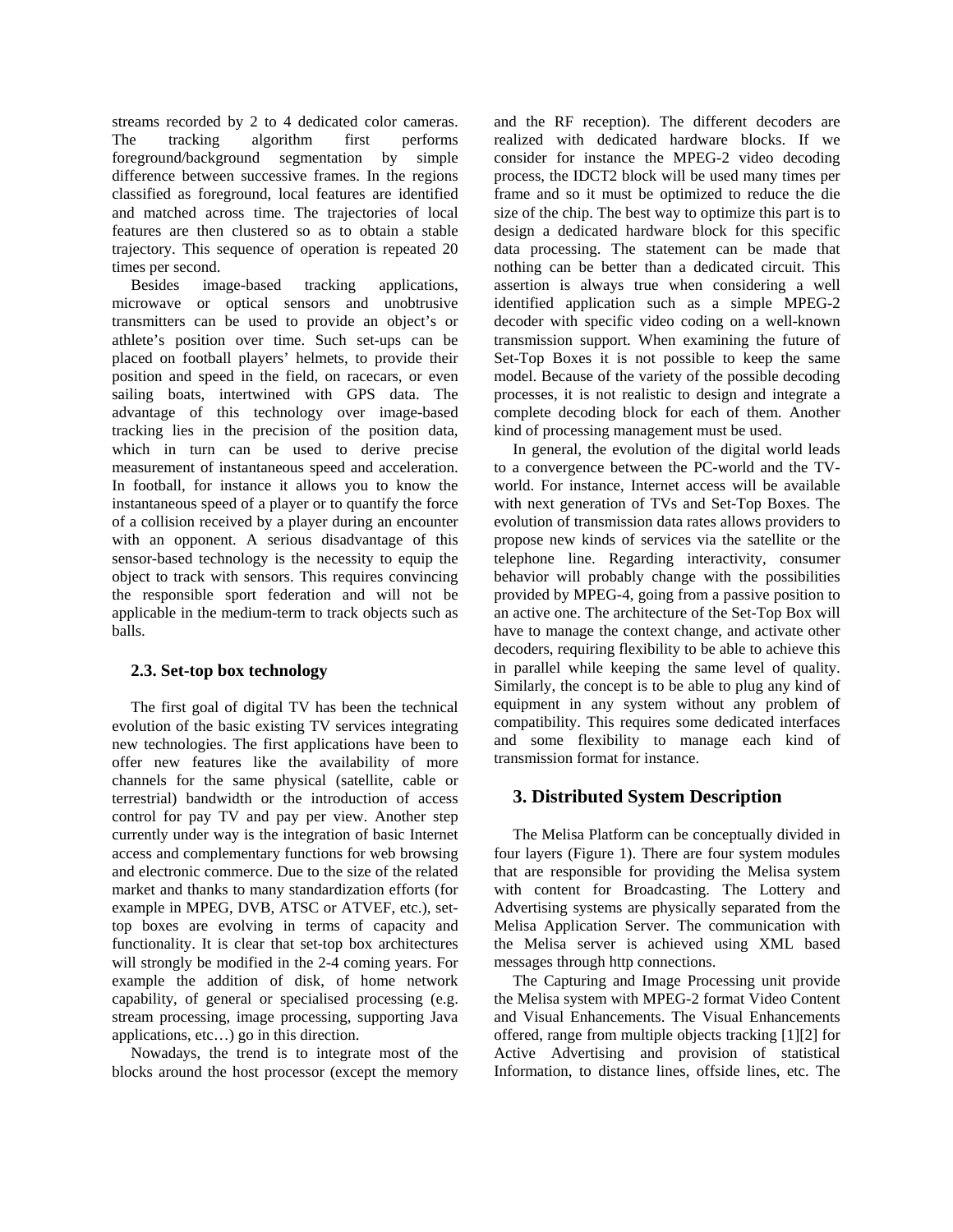modules communicative with the Work Flow Control Unit (Figure 2) using http connection and Java's Remote Method Invocation (RMI). The Melisa Application Server contains a collection of tools for off-line and online Interactive content authoring, and broadcasting. To maintain flexibility in system configuration each module has been designed as a separate application, communicating with the rest of the System using java RMI.

The persistent layer of the system, the Melisa Database, is clearly distinguished from the Melisa Application server. Database access is performed only though the Database manager providing complete database encapsulation separating the Database from



**Architecture** 

#### **3.1. System Architecture**

The Workflow Control Application (Figure 2) is the control module of the MELISA Sender side, controlling data flow and checking on the progress of the different jobs. The Workflow Control Application handles all requests and events during the televised sports event originating or directed to the different service provider modules. Its major role is to orchestrate the overall production and service provisioning process at the MELISA sender. The Workflow control receives information from the Betting, Advertising and Capturing units, and initiates the process of converting the Information into MPEG4 [3] interactive content.

The Information Merging Unit receives the information from the Workflow Control, and based on predefined Templates passes the data to Transcoding Unit. The Transcoding Unit generates an MPEG-4 stream that contains all the Interactive elements and

Visual enhancements ready to be broadcasted. Depending on the targeted platform, Set Top Box or PDA, the MPEG-4 stream is multiplexed into MPEG-2 SPTS streams or converted into RTP streams respectively.

The Annotation and planning tool is an authoring tool that allows the operator to schedule and plan an event in advance. Information concerning the Teams and Players involved in an event, Event scheduling, Statistical Information, and Broadcasting Information is entered in the system for use during broadcasting. The annotation tool allows the operator to monitor an event and record any significant event as it appears. The tool automatically notifies the Workflow control,



#### **Figure 2 Overall Melisa Server Architecture**

of the suitable visual enhancements that can be applied for a specific event.

The Transcoding Unit receives the visual enhancement information derived from pre-defined templates, and generates new MPEG-4 content. The MPEG-4 contains all the interactive elements and enhancements for supporting Melisa services; such as betting, advertising, etc. The Video Transmission unit is responsible for receiving both MPEG-4 and MPEG-2 video content and transmit them either multiplexed, MPEG-4 over MPEG-2 video, for satellite networks, or as RTP streams over IP networks.

The video streams are received either from the Melisa Set Top Box client, or from wireless clients such as PDAs. Both clients receive enhanced video content that allows the viewer to fully interact with the video content, to place on-line bets, view statistical information and perform e-commerce transactions. Each transaction is transmitted to the Melisa Server through IP connections for authorization and processing.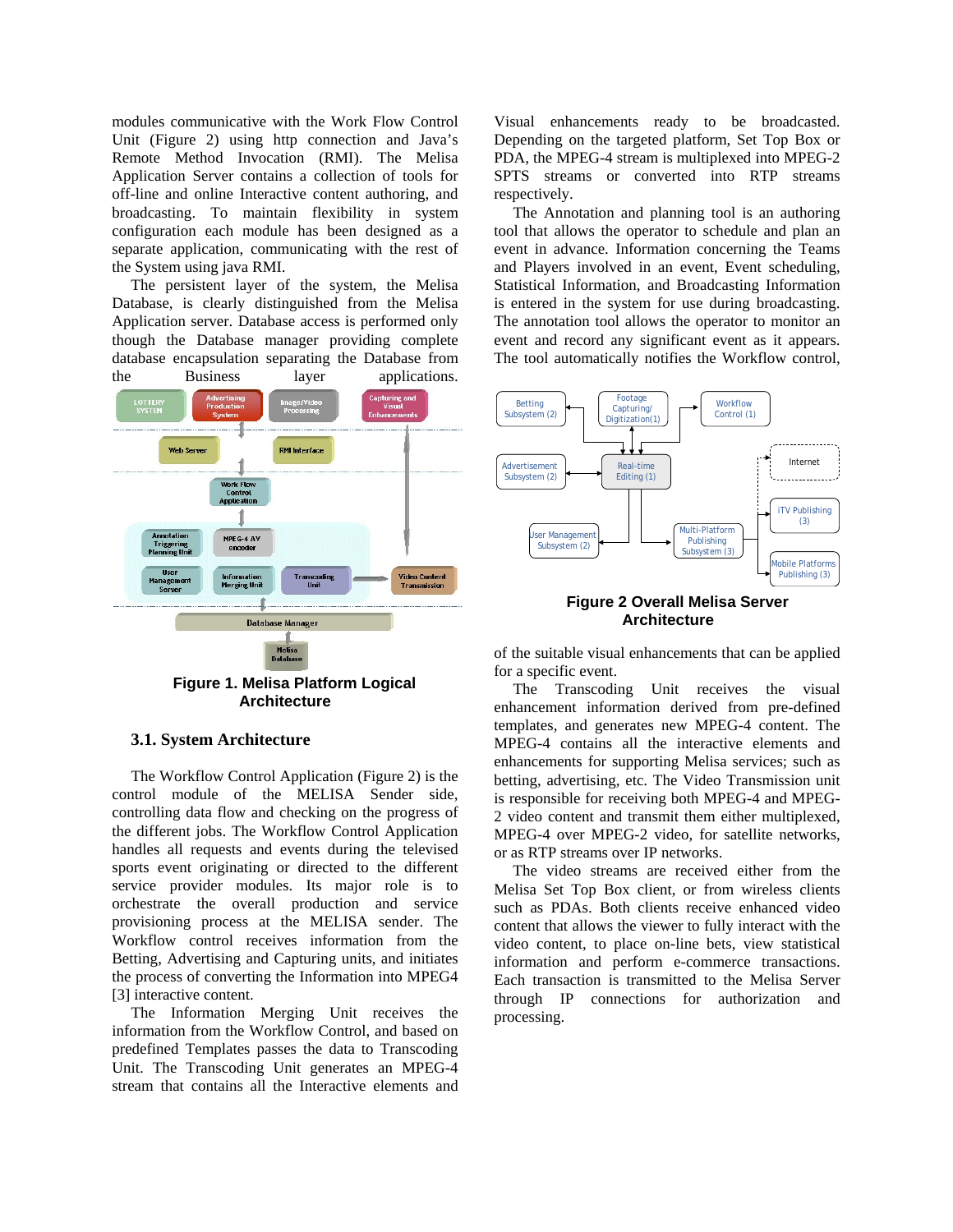# **3.2. XML and Multimedia creation and representation**

Information Merging is an important part of the MELISA Sender side since it integrates the offline and online processed content with the semantic annotation parts and prepares it for adaptation and delivery. Merged scene information is integrated with the video and other multimedia content to provide the final MPEG-4 content.

Successive annotation rounds provide scene description material, as the data traverses the different system components.

The process of dynamic generation of enhanced content can be significantly accelerated by the introduction of the notion of templates. Templates contain all generic aspects and can be instantiated for specific Event Actions and sports, to provide a uniform visual appearance and interaction capabilities. The template instantiation takes place after the completion of the authoring phase, namely the capturing, the visual enhancement of the content etc.

A template contains screen elements as distinct entities and is subject to a task order. Hence the screen elements are indirectly associated to the completion of specific tasks. A screen element can vary from simple logos to placeholders on the screen that can contain textual or visual information. A screen element is considered to cover a rectangle box regardless of its shape.

The output of the Information Merging unit essentially consists of real time of offline merged scene descriptions, encoded in textual BIFS format and metadata instances. The data describe the AV content that will be transcoded into MPEG-4 either for transmission as an RTP stream or over MPEG-2 for DVB-S transmission. The Information Merging Unit also generates MPEG-7 MDS-based metadata associated with the MPEG-4 content [4].

#### **3.3. Lottery System/Advertising system**

The Betting Subsystem handles the issues concerning offering of betting services through Melisa system. Under this scope, it implements the interface with an existing Lottery System in terms of data exchange and transaction handling.

The implemented interfaces as well as the data flows that occur during operation are presented in the relevant schema.

In order to support betting operations within Melisa system, it is necessary to interface a Lottery System. The Lottery System includes and provides all

necessary rules and mechanisms that are required for a Lottery Business to operate. This includes, among others definition on games, draw management, business configuration management, risk management for certain games, accounting, MIS applications, extensive reporting, etc.

The Betting Protocol Editor module holds an administrative role concerning the events that are provided for betting. As show in the above figure, it interacts with the Lottery System and Betting Activation Engine in order to support Melisa betting services. Provided functionality includes the following:

> The administrator uses the Event Definition in order to retrieve information from the Lottery

**Lottery System Lotteries Operating System (LOTOS) Alternative Channels Sales System (ACSS) Information Transmission Unit (ITU) Betting Operation and Information System (BIOS) Betting Protocol Editor (BPE) Betting Activation Engine (BAE) Workflow Control Application Betting Module Information Repository BPE initiated transactions Lottery System initiated transactions MELISA System initiated transactions**

**Figure 3 The Melisa Lottery Server** 

**MELISA System**

System concerning betting events and select which of them will be provided to the users. Information is communicated to Betting Activation Engine, stored on the local repository and also communicated to the Melisa Central Repository through the workflow control mechanism.

• Event Management is used in order to control the events published to the Melisa users. The administrator is able to enable/disable the events available for betting.

The Betting Activation Engine performs the critical role of interconnecting the Lottery System with the Melisa system. It has necessary set of rules to check and validate every message that is received and the necessary business logic to determine the actions to be performed. Provided functionality includes:

- Maintenance of a local repository to hold events related information and statuses that have been published to the Melisa core system. This information is updated according to the messages initiated from Betting Protocol Editor or Lottery System directly.
- Communication of bet placements to the Lottery System for bet validation and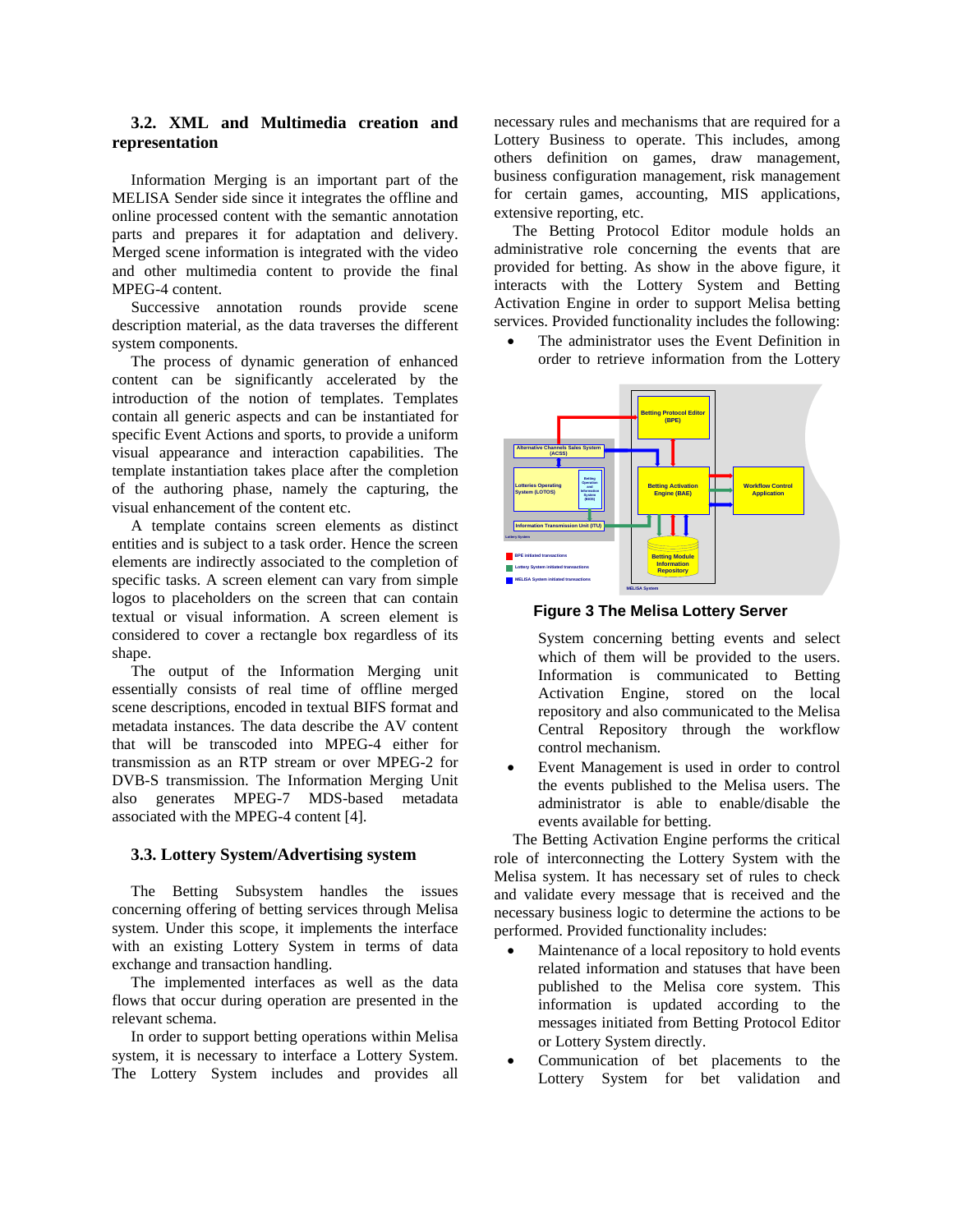registration. Respective responses are sent back the end user through workflow module.

• Maintenance of calculated events' odds, for usage by the Lottery's Traders. Every bet accepted by the Lottery System is provided as input to a real-time odds calculation algorithm. The purpose of such a mechanism is to propose odds for the events during bet placement in order to keep Lottery suggested payout to a certain range.

Communication between the modules as well as with the rest of the MELISA system is performed using XML. All messages are described using W3C XML Schemas (XSDs).

The concept of this communication is that the message originator creates XML content according to the specifications enforced by the XSD. Each message is validated prior transmission. After successful validation, the message is transferred using HTTP protocol and POST method. The receiver gets the message and performs validation according to the XSD. After that, the XML data are transformed to data structures in order to implement the requested function. In the same way and in synchronous mode, a reply is assembled, validated and returned to the originator from the same opened socket. The originator receives the reply, validates it, terminates communication and continues with processing of the data.

The advantage of this communication method is that data structure conformance and content integrity are performed during the validation of the message, eliminating the need to include such checks in the business logic of each component.

# **3.4. Real Time content Generation**

In Melisa, we use MPEG-4 Rich Media, with audiovisual data of the sport event enriched with interactive BIFS graphics. The initial BIFS presentation is generated offline, prior to the start of the event, and encoded as an MP4 file. In the initial presentation, the broadcaster/program director embeds all audio-visual objects (images, sounds, etc.) and interactive functionalities (show clickable object, etc.) that will be used in the service. In order to maximize the user experience, the initial presentation look-and-feel is optimized for the target user terminal. Therefore, separate initial presentations are built for the Set Top Box, and PDA/mobile devices.

Figure 4 shows the initial presentation for a Football game scenario in the Set Top Box context. The interactive functionality that is common to all scenarios is the **Bet Menu** depicted on the picture, which allows users to place a bet on a player during



**Figure 4. Initial Football Game Scene** 

the event: players are listed with the associated odds; the user first selects a player, then the amount of money he wishes to play on the player; finally, a command containing all necessary information for the bet is sent to the betting engine.

When the event starts, the full initial scene together with the first images of the event is sent to the client platforms. During the event, online content is generated to enhance the initial scene with real-time data. The real-time interactive content is encoded as



**Figure 5. Updated Football Game Scene**

BIFS Updates for the initial MPEG-4 scene. This allows the program director to modify the parameters of the scene at any time, according to what happens in the event. A typical example of real-time content change is the modification of the Bet Menu. Typically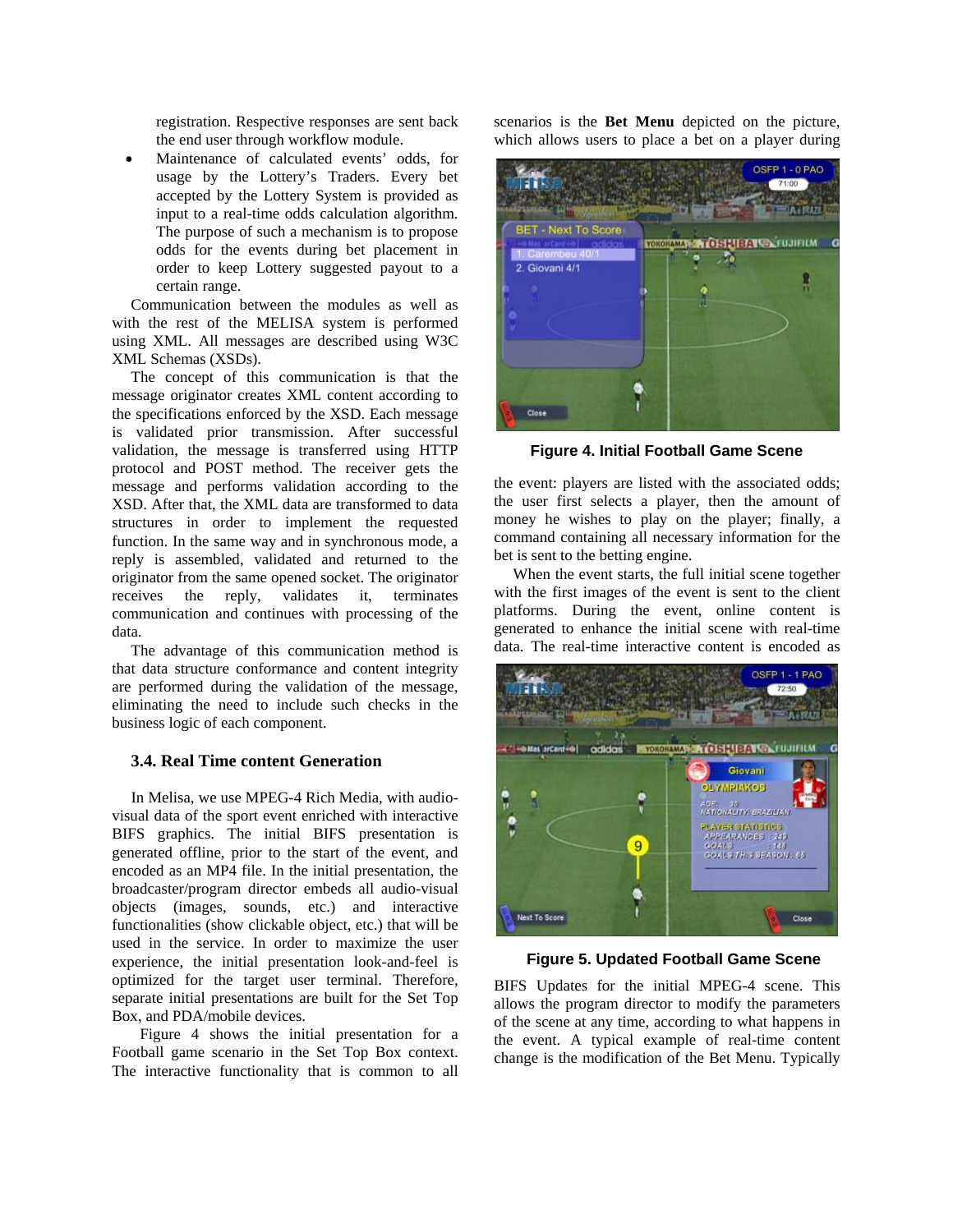the odds for an available bet would vary during the event.

To simplify the task for the operator, a specific authoring tool is built a for the Melisa service. This is an interface between the Information Merging Unit (IMU) and the MPEG-4 BIFS encoder (MP4Tool), which maps high-level interaction and graphics commands (such as moveObject, replaceText, triggerAction, showObject, etc.) to BIFS Updates. The operator is given a list of references on the scene Nodes that can be acted upon, i.e., for which Node BIFS updates can be generated.

Figure 5 shows the result of several generated realtime contents (i.e., BIFS Updates) on the initial presentation given in Figure 4. As we see on the top right corner of the Figure, the score has been changed, as well as the current game time. This corresponds to a call of method *replaceText* on the particular Text Nodes of the initial scene containing the score/time of the event. Also, following an important game action, a new image object has been displayed on top of player 9 which, when selected (by pressing 9 on the remote control) shows statistics for this player. Practically, this corresponds to successive calls of methods *triggerAction*, *moveObject*, *replaceText* and *showObject* on the appropriate Switch, Transform2D, Conditional and Text Nodes, respectively.

In addition to the BIFS Updates, we manage a BIFS Carousel, i.e., we periodically generate and send Random Access Points (RAPs), which consist in merging the initial presentation with the proceeding accumulated updates. The resulting new BIFS scene is useful for users that join the service after the start of the event, so that they provided with up-to-date information.

Note that although a different initial presentation was used for each target terminal (STB or PDA), our framework allows for real-time content scalability. Indeed, we take care of preparing both initial presentations so that the subsequent real-time updates are the same for both types of terminals. This is achieved by encoding both initial presentations with the same definition for the BIFS Nodes that are supposed to be updated during the event.

#### **3.5. Enhanced Video Content Streaming**

The transmission unit controls the transport of MPEG-4 over the DVB-S or UMTS/GPRS infrastructures, i.e. the transport of streamed MPEG-4 over MPEG-2, in the case of DVB-S broadcast, or its

transcoding and quality degradation so as to fit the lower transmission and playback capabilities of 3G mobile terminals.

Since the DVB and cellular-oriented architectures offer different degrees of media delivery, interactivity and responsiveness, it is essential to break down both the captured and synthesized material to match the relevant device. This task is appointed to the Control and Transmission Units: in this context, the Control Unit has to prepare different versions of the content and convey them to the Transmission Unit for delivery. After that, the Transmission Unit handles the connection with the satellite, in the case of a DVB broadcast, or the local UMTS/GPRS network, if the target device is a cellular one.

The transmission unit encapsulates the MPEG-4 content into the MPEG-2 transport stream (TS).



#### **Figure 6. MPEG4 encapsulation into MPEG-2 Transport Streams**

The ISO/MPEG took into account the transport of MPEG4 streams on a MPEG2 digital TV channel (**Amendment 7: Transport of ISO/IEC 14496 data over ISO/IEC 13818-1. January 2000).** The MPEG2 Transport stream syntax is relevant in a broadcasting environment. The PES packets may carry two types of payload, SL-Packetized streams, and FlexMux-Packetized streams. The latter is considered as a preferable solution and therefore adopted by the Melisa platform.

From the MPEG2 network point of view, the introduction of MPEG4 is seen as adding to the MPEG2 program a unique PID packet component. The adoption of the FlexMux scheme is greatly facilitating the evolution of a conventional MPEG2 Remux towards MPEG4 insertion since only one PID has to be reserved. It becomes more obvious if the bit rate of the FlexMux stream is regulated at a constant bit rate.

The FlexMux tool enables a stand-alone synchronization mechanism for the restitution of the MPEG4 audiovisual scene with the FlexMux Clock Reference (FCR). FCR is the common time base between elementary streams. FCR time stamp is the reference to be compared with the Composition Time